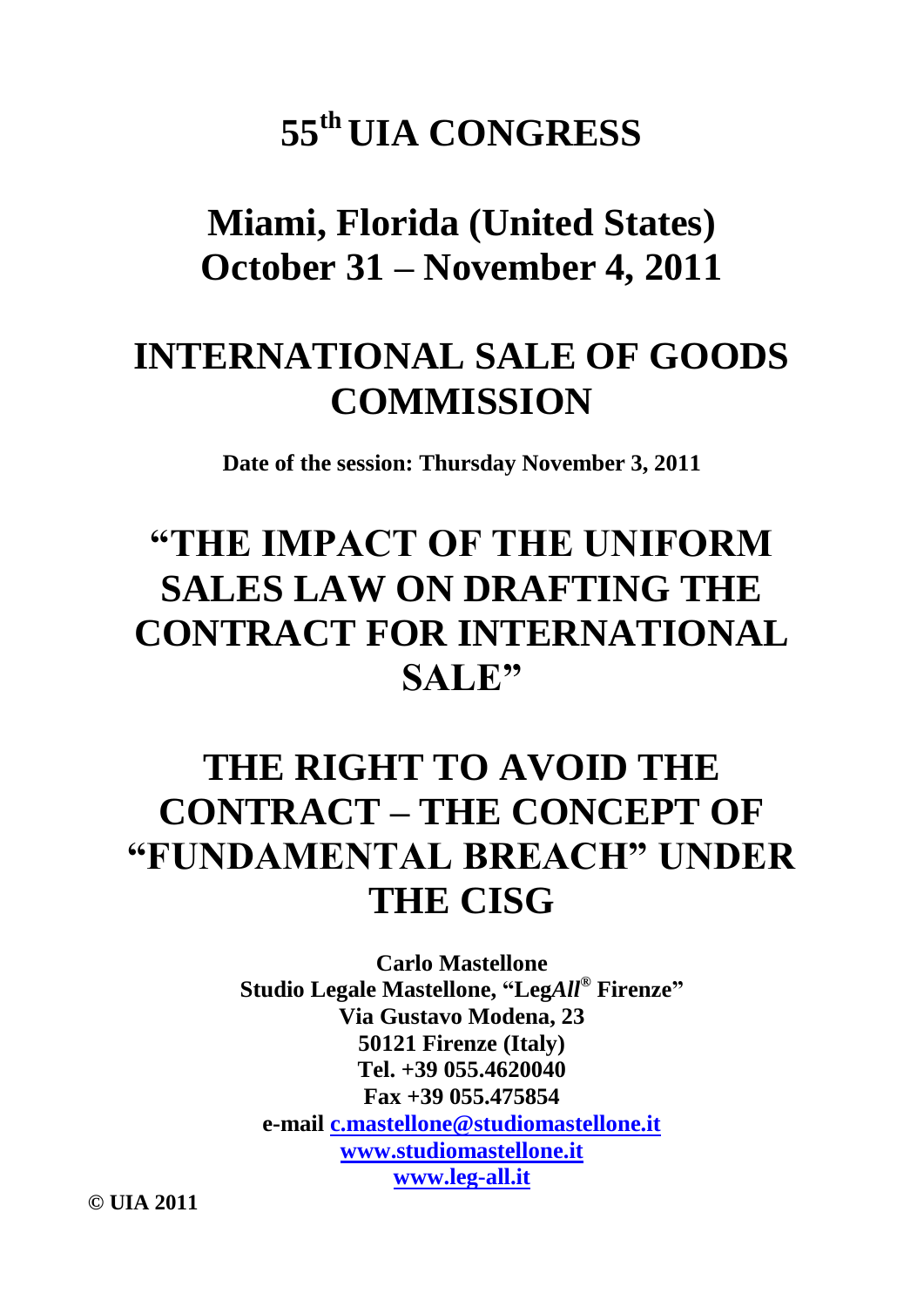#### **SUMMARY OF CONTENTS:**

- **1. Relevance of the fundamental breach.**
- **2. The detriment (***préjudice***) to the other party (not in breach).**
	- **2.1. Breach of the "primary" or main obligation.**
		- **2.2. Breach of the "secondary" obligation (of an ancillary nature).**
- **3. Foreseeability of the «***detriment***» to the other party (***la prévisibilité du préjudice***).**
- **4. Burden of proof.**
- **5. Recent jurisprudence on Art. 25 CISG (last five years, 2007-2011) examined.**
- **6. Relevant cases that dealt with the qualification of a breach as fundamental.**
	- **6.1. Cases in which the courts found that the breach was "fundamental".**
	- **6.2. Cases in which the courts found that the breach was not "fundamental".**
- **7. Conclusions.**

Art. 25 of the CISG refers to *fundamental breach – contravention essentielle, incumplimiento esencial, wesentliche Vertragsverletzung, wezentlijke tekortkoming, infrazione essenziale, bitna povreda.*

---=∞=---

«*A breach of contract committed by one of the parties is fundamental if it results in such detriment to the other party as substantially to deprive him of what he is entitled to expect under the contract, unless the party in breach did not foresee and a reasonable person of the same kind in the same circumstances would not have foreseen such a result*».

«*Contravention au contrat commise par l'une des parties est essentielle lorsqu'elle cause à l'autre partie un préjudice tel qu'elle la prive substantiellement de ce que celle-ci était en droit d'attendre du contrat, à moins que la partie en défaut n'ait pas prévu un tel résultat et qu'une personne raisonnable de même qualité placée dans la même situation ne l'aurait pas prévu non plus*».

---=∞=---

# **1. Relevance of the fundamental breach.**

The "fundamentality" of the breach is the basic criteria based upon which it is possible to determine whether a given contract may be legitimately terminated or not by the party suffering the breach of an international sales contract. It is noteworthy that the termination or avoidance of the contract is an **exceptional remedy** under the CISG, which should be regarded as an *extrema ratio* when all the other devices *(e.g.* reduction of the price, compensation, reparation, etc.) fail to maintain or restore the economic goal of the contract.

In defining the expression «*fundamental breach*» the distinction between breaches that are fundamental as opposed to breaches that are not fundamental is critical for the purpose of elaborating the criteria that differentiate the situations where a contract will be kept in life as opposed to the situations where to the contrary the contract will cease to exist.

The "fundamental breach" is taken into account in respect of the following:

a) The buyer's right to declare the contract avoided if the failure by the seller to perform any of his obligations under the contract or the Convention amounts to a fundamental breach of contract (Art. 49.1.(a));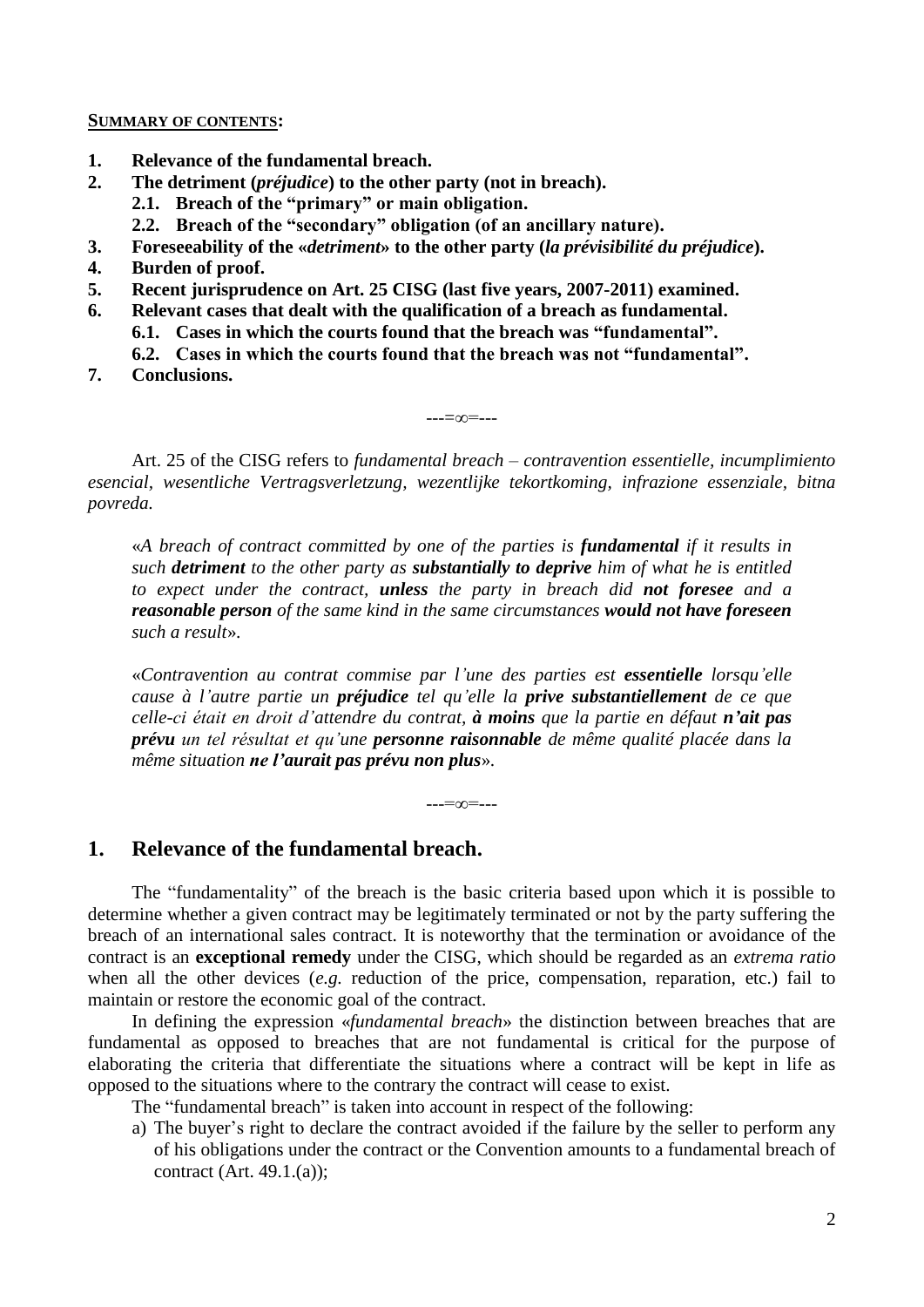- b) The buyer's right to declare the contract avoided in its entirety if the failure to make delivery completely or in conformity with the contract amounts to a fundamental breach of the contract  $(Art. 51.2(2))$ ;
- c) The seller's right to declare the contract avoided in its entirety if the failure by the buyer to perform any of his obligations under the contract or the Convention amounts to a fundamental breach of contract (Art. 64.1.a(1));
- d) The right of either party to declare the contract avoided if, prior to the date for performance of the contract, it is clear that the other party will commit a fundamental breach of contract (Art. 72.1);
- e) The right of either party, in the case of a contract for delivery of goods by instalments, to declare the contract avoided with respect to an instalment, if the failure of the other Party to perform any of his obligations in respect of any instalment constitutes a fundamental breach of contract with respect to that instalment (Art. 73.1(1));
- f) The right of either party to declare the contract avoided for the future, provided that he does so within a reasonable time if one Party's failure to perform any of his obligations in respect of any instalment gives the other party good grounds to conclude that a fundamental breach of contract will occur with respect to future instalments (Art. 73.2(2));
- g) The fundamental breach is also of critical importance within the ambit of the questions of the **conformity of the goods** with the contract, taking into account that if the goods do not conform with the contract, the buyer may not require delivery by the seller of substitute goods if the lack of conformity does not constitute a fundamental breach of contract (Art. 46.2); and
- h) Finally the notion of fundamental breach is also relevant with regards to the questions relating to the **passing of risks**: if the seller has committed a fundamental breach of contract, the buyer's rights to which the buyer is entitled as an effect of the breach of contract (the right to require performance by the seller or the remedy to declare the contract avoided) subsists independently of the circumstance that the risks have been transmitted to the buyer (cf. Art. 70).

# **2. The detriment (***préjudice***) to the other party (not in breach).**

According to Art. 25 CISG the first element that needs to be ascertained to qualify a breach as "fundamental" is to verify whether such breach resulted in a «*detriment to the other party as substantially to deprive him of what he is entitled to expect under the contract*».

#### **2.1. Breach of the "primary" or main obligation.**

From the point of view of the distinction made in contract law between "primary" or "main" obligations" and "secondary obligations" of an "ancillary nature", the concept of "fundamental breach" clearly applies more frequently in case of a breach of the "principal" obligations under the contract. Indeed, such breaches are more incline "substantially to deprive" the contract of its economic goal, *i.e.* to deprive the party not in breach of what he is entitled to expect under the contract. This situation applies if and when the circumstances which have led the parties to the determination of concluding the contract disappear. In the presence of a fundamental breach of contract by either party, the other party loses his interest in the performance of the agreement. It should be underlined, though, that not every breach of a principal obligation is qualifiable as "fundamental", but only those that are so serious as to frustrate the expectations of the parties.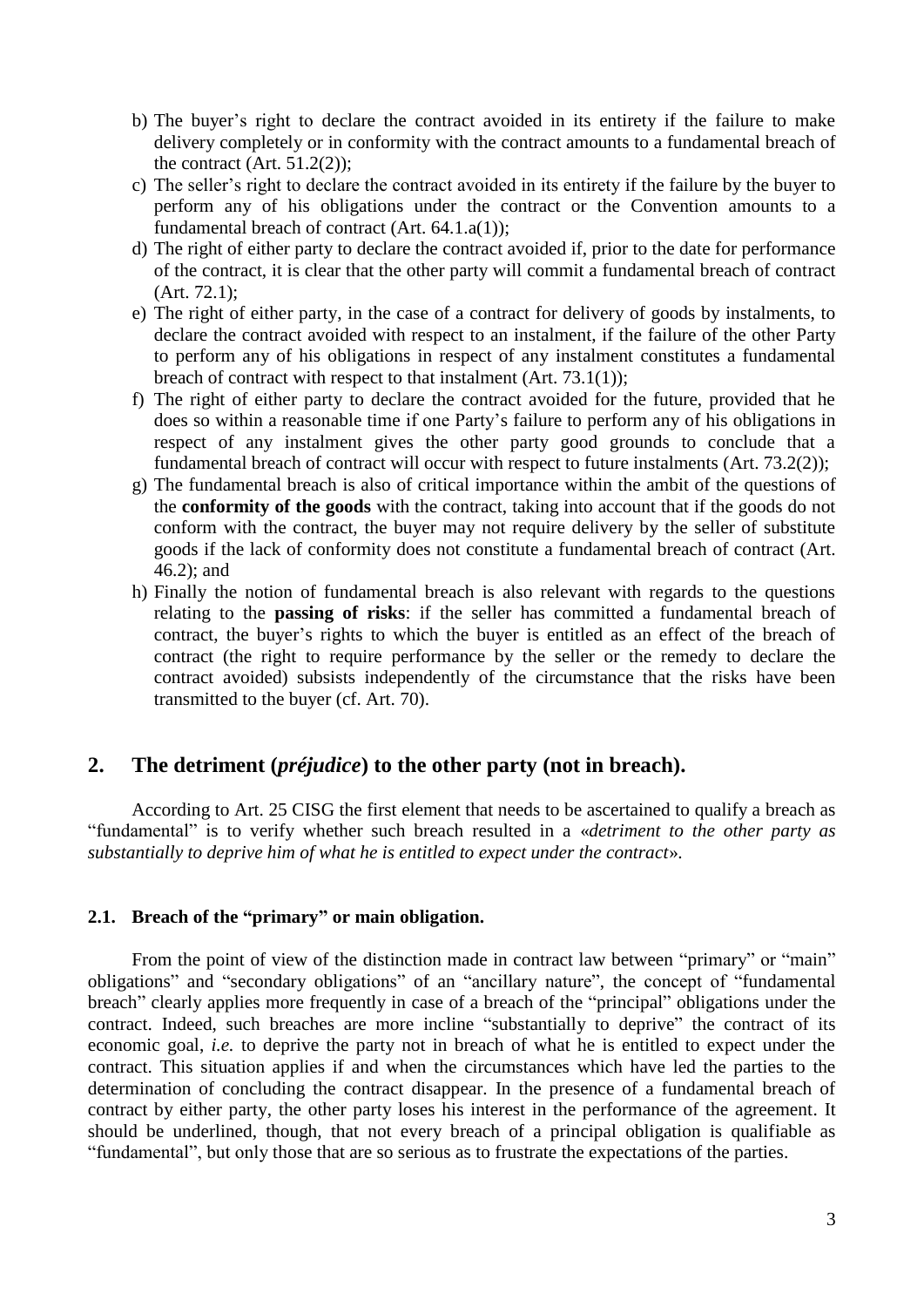The jurisprudence has dealt with this issue on a number of occasions and the party not in breach has exercised his right to declare the contract avoided in the case of fundamental breaches relating to the following:

- a) the non-conformity of the goods
- b) delays in delivery
- c) non-payment of the purchase price
- d) failure to comply with the obligation to take delivery of the goods.

#### **2.2. Breach of the "secondary" obligation (of an ancillary nature).**

Even the non-performance of an obligation having an ancillary nature may be relevant for the purpose of determining the existence of a fundamental breach of contract, if the party entitled to the performance has a specific interest to such performance. In this sense, unless otherwise agreed, the breach of an obligation of an ancillary nature may amount to a fundamental breach if such breach has had an effect, of whatever kind, on the performance of the principal obligation, resulting in the party not in breach no longer being interested in the performance of the contract.

It is clear that the above will be dependent on the correct interpretation of the contract and of the specific circumstances. It is therefore up to the judge to determine, on a case-by-case basis, whether an ancillary obligation has an essential nature, and specifically whether certain obligations such as:

- the obligation to acquire certain authorisations or permits, or

- to obtain certain certificates or other documents, or
- the issuance signing of an insurance policy, or
- the protection of trademarks or other relations,

may be qualified as "essential obligations".

# **3. Foreseeability of the «detriment» to the other party (***la prévisibilité du préjudice***).**

The parties may expressly agree in the contract that a given obligation and its performance have a special importance for the beneficiary of the obligation – hence constitute an essential element of the contract. The breach of the obligation in question will not entitle the other party to argue that he was not aware of its essential nature and therefore to object that the contract may be legitimately avoided in case of breach.

In other words, in the presence of a contract clause expressly and specifically giving importance and relevance to certain specific obligations (for example, delivery within an agreed deadline), the party that has committed the breach will no longer be entitled to object that it did not have the intention of causing damages to the other party and that it was not aware of the consequences resulting from its action.

Therefore if the contract clauses are drafted in a clear manner, hence leaving no doubt on the common intention of the parties , the party in breach will not be entitled to rely on the fact that it «*did not foresee and a reasonable person of the same kind in the same circumstances would not have foreseen such a result*».

On the other hand, if the parties did not take the precaution of specifically agreeing the "special importance" given to certain obligations laid down in the contract or to the performance, such special importance may well result from the circumstances of the contract, such as the nature of the breach, or from the negotiations leading to the conclusion of the contract.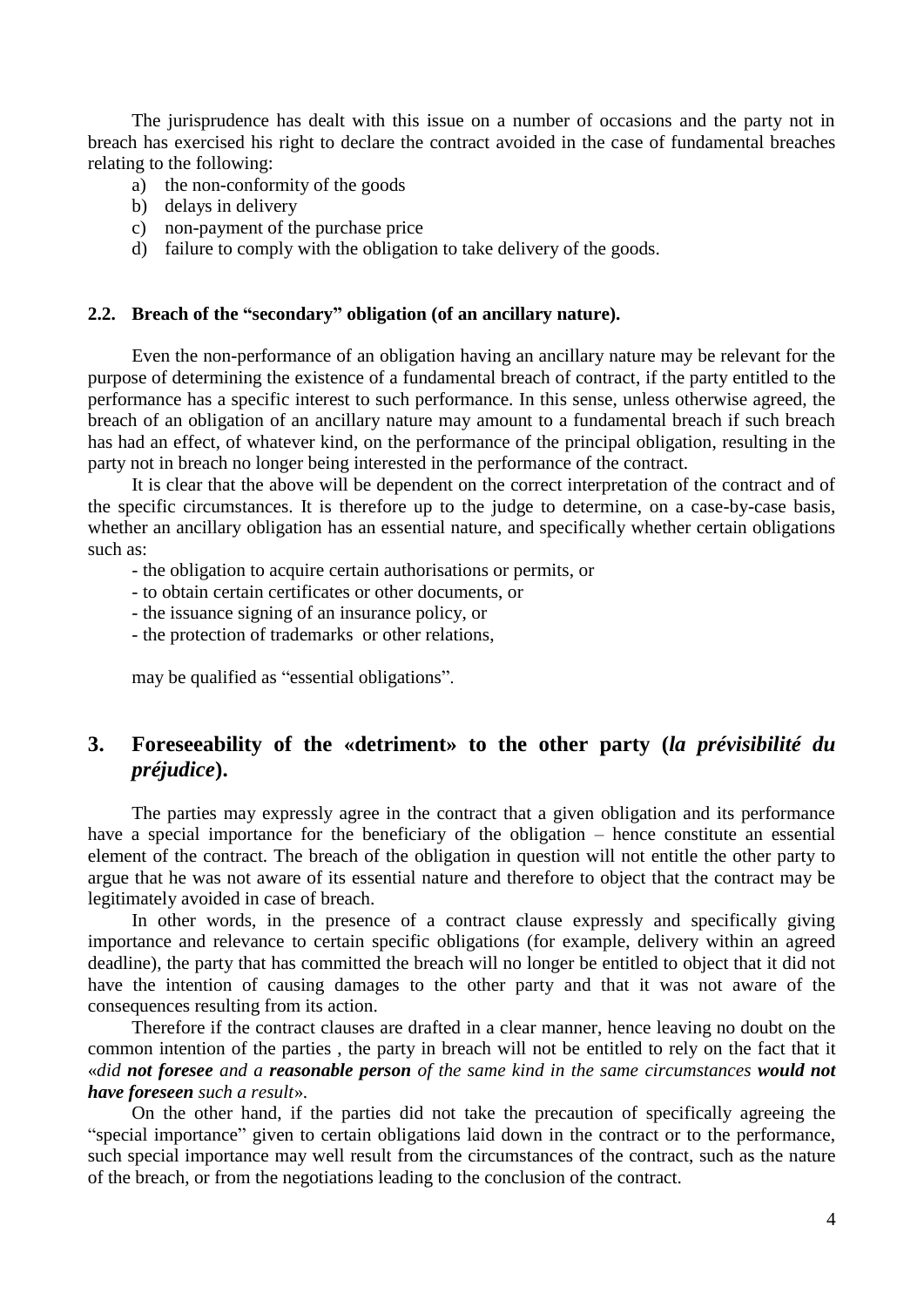#### Therefore:

- obtaining an insurance policy;
- obtaining certain permits or certificates;
- the date of delivery not being expressly stipulated, but its importance that may be presumed in consideration of the specific nature of the sale, etc.,

all the above may be identified in the course of the negotiations as "essential elements" or conditions leading to the conclusion of the contract, without which the party would not have consented to the conclusion of the contract itself.

In the circumstances, the party not in default would be entitled to terminate the agreement for breach of performance of one of the above said obligations, and it would have little difficulty in submitting evidence that the party in breach was aware of the importance that the former gives to the performance of such specific obligation; hence excluding the possibility for the party in breach to resort to the criteria of non-foreseeability as laid down by the last sentence of Article 25 CISG «*[...] unless the party in breach did not foresee and a reasonable person of the same kind in the same circumstances would not have foreseen such a result*».

The criteria of the "foreseeability" applies in these situations where the parties have failed to expressly provided for in the agreement the "special importance" of a given obligation, in the event that such argument cannot be drawn from discussions during the negotiations or from the special nature of the obligation in question. In the latter situations it becomes necessary to resort to interpretation techniques such as those laid down by Article 8.1 of the CISG – «*statements made by and other conduct of a party are to be interpreted according to his intent where the other party knew or could not have been unaware what that intent was*».

If the above is not applicable, then «*statements made by and other conduct of a party are to be interpreted according to the understanding that a reasonable person of the same kind as the other party would have had in the same circumstances*» (Art 8.2.). In other words, it becomes necessary to investigate whether a reasonable business person belonging to the same field of business or doing business in the same economic sector would have been able to detect the importance attached to the obligation that has been breached.

# **4. Burden of proof.**

Interestingly enough, Art. 25 distributes the burden of proof regarding its elements among the parties of the contract. The proof that the breach amounts to «*such detriment to the other party as substantially to deprive him of what he is entitled to expect under the contract*» lies with the party not in breach. On the contrary, the element of foreseeability acts like a cause of justification, such as it is the party in breach that has the burden of proving that he «*did not foresee and a reasonable person of the same kind in the same circumstances would not have foreseen*» that the breach would frustrate the contractual expectations of the counterparty.

# **5. Recent jurisprudence on art. 25 CISG (last five years, 2007-2011) examined.**

- **Australia** [13 August 2010 Federal Court of Australia \(](http://cisgw3.law.pace.edu/cases/100813a2.html)*Cortem SpA v. [Controlmatic Pty Ltd](http://cisgw3.law.pace.edu/cases/100813a2.html)*);
- **Switzerland** [16 December 2009 Bundesgericht \(Supreme](http://cisgw3.law.pace.edu/cases/091216s1.html) Court) (*Chemical [products case](http://cisgw3.law.pace.edu/cases/091216s1.html)*);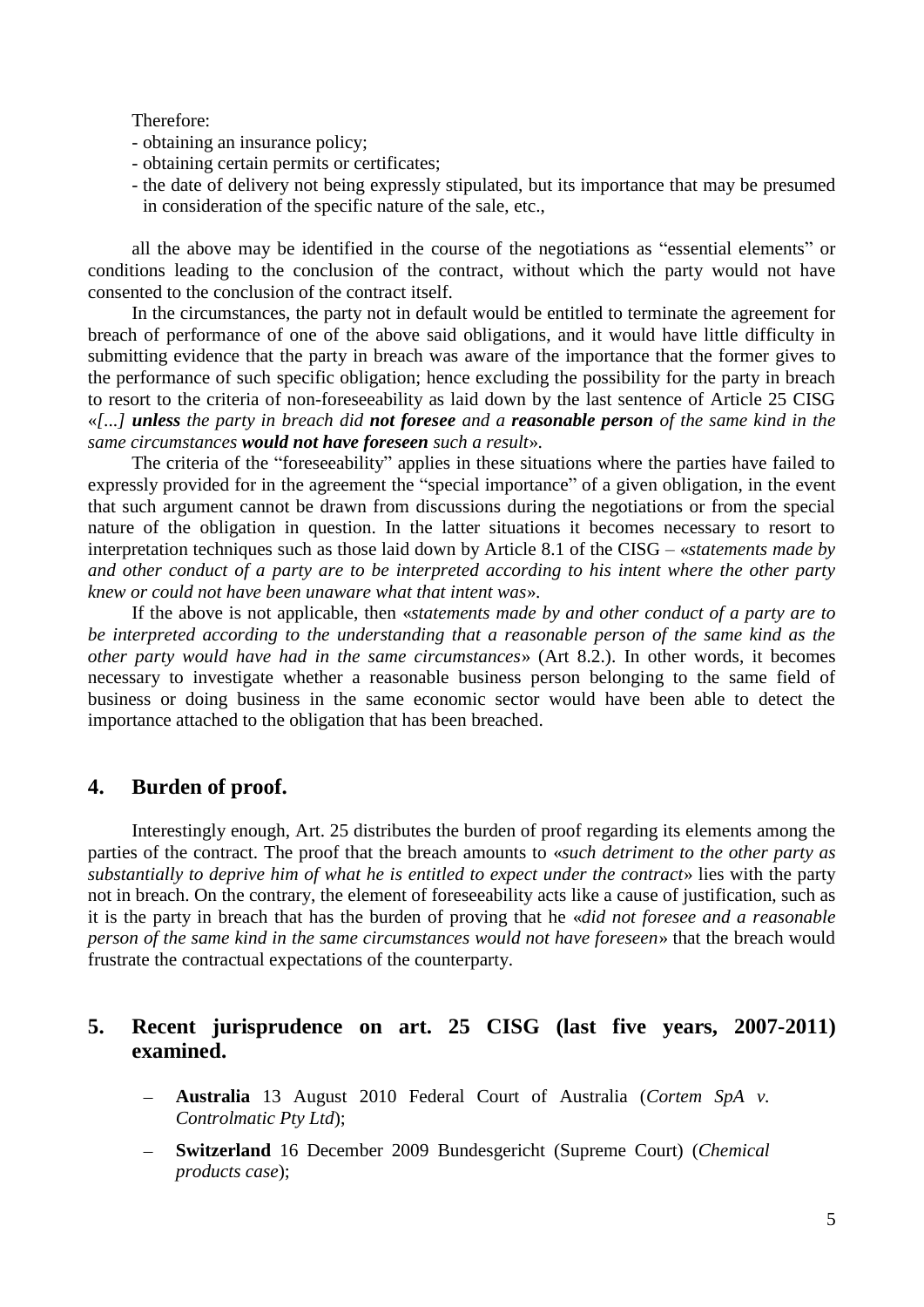- $\equiv$ **Netherlands** 9 December 2009 *Rechtbank* [\[District Court\] Zwolle \(](http://cisgw3.law.pace.edu/cases/091209n1.html)*\_\_\_ v. [Bortly Neon B.V.](http://cisgw3.law.pace.edu/cases/091209n1.html)*);
- **United States** [29 October 2009 Federal District Court \[Florida\] \(](http://cisgw3.law.pace.edu/cases/091029u1.html)*Banks [Hardwoods Florida, LLC v. Iglesias S.A.](http://cisgw3.law.pace.edu/cases/091029u1.html)*);
- **France** 7 October 2009 *Cour d'appel* [\[Appellate Court\] Paris \(](http://cisgw3.law.pace.edu/cases/091007f1.html)*Computer*   $\equiv$ *[motherboard case](http://cisgw3.law.pace.edu/cases/091007f1.html)*);
- **Netherlands** 29 July 2009 *Rechtbank* [\[District Court\] Arnhem \(](http://cisgw3.law.pace.edu/cases/090729n1.html)*Minibus case*);
- **Spain** 14 July 2009 *Audiencia Provincial* [\[Appellate Court\] Madrid;](http://cisgw3.law.pace.edu/cases/090714s4.html)
- **Spain** [6 July 2009 Audiencia de Alicante \(](http://cisgw3.law.pace.edu/cases/090706s4.html)*Aluminum cans case*);
- **United States** [29 May 2009 Federal District Court \[New York\] \(](http://cisgw3.law.pace.edu/cases/090529u1.html)*Doolim Corp. [v. R Doll LLC et al.](http://cisgw3.law.pace.edu/cases/090529u1.html)*);
- **Switzerland** 18 May 2009 *Bundesgerichtshof* [\[Federal Supreme Court\]](http://cisgw3.law.pace.edu/cases/090518s1.html)  (*[Packaging machine case](http://cisgw3.law.pace.edu/cases/090518s1.html)*);
- **United States** [26 March 2009 U.S. District Court \[Ohio\] \(](http://cisgw3.law.pace.edu/cases/090326u1.html)*Miami Valley Paper, [LLC v. Lebbing Engineering & Consulting GmbH](http://cisgw3.law.pace.edu/cases/090326u1.html)*);
- **Spain** 24 March 2009 *Audiencia Provincial* [\[Appellate Court\] Barcelona](http://cisgw3.law.pace.edu/cases/090324s4.html) (*[Cuttlefish case](http://cisgw3.law.pace.edu/cases/090324s4.html)*);
- **Germany** 2 April 2009 *Oberlandesgericht* [\[Appellate Court\] Hamm;](http://cisgw3.law.pace.edu/cases/090402g1.html)
- **Netherlands** 3 February 2009 *Gerechtshof* [\[Appellate Court\] Leeuwarden](http://cisgw3.law.pace.edu/cases/090203n1.html)  (*[JPB Industrial Services B.V. v. Buchen Industrial Services N.V.](http://cisgw3.law.pace.edu/cases/090203n1.html)*);
- **Greece** [2009 Decision 4505/2009 of the Multi-Member Court of First Instance](http://cisgw3.law.pace.edu/cases/094505gr.html)  of Athens (*[Bullet proof vest case](http://cisgw3.law.pace.edu/cases/094505gr.html)*);
- **Greece** [2009 Decision 8161/2009 of the Single-Member Court of First](http://cisgw3.law.pace.edu/cases/090000gr.html)  [Instance of Athens \(](http://cisgw3.law.pace.edu/cases/090000gr.html)*Mops case*);
- **China** [25 December 2008 Shanghai First Intermediate People's Court \[District](http://cisgw3.law.pace.edu/cases/081225c1.html)  Court] (*[Shanghai Anlili International Trading Co. Ltd. v. J & P Golden Wings](http://cisgw3.law.pace.edu/cases/081225c1.html)  [Corp.](http://cisgw3.law.pace.edu/cases/081225c1.html)*);
- **Italy** [11 December 2008](http://cisgw3.law.pace.edu/cases/081211i3.html) *Tribunale di Forlì* [District Court] (*Mitias v. Solidea*   $\equiv$   $^{-1}$ *[S.r.l.](http://cisgw3.law.pace.edu/cases/081211i3.html)*);
- **Germany** 18 November 2008 Appellate Court Brandenburg (*Beer case*);
- **Switzerland** 6 November 2008 *Kantonsgericht* [\[Canton Court\] Glarus \(](http://cisgw3.law.pace.edu/cases/081106s1.html)*Bags [case](http://cisgw3.law.pace.edu/cases/081106s1.html)*);
- **Netherlands** 7 October 2008 *Gerechtshof* [\[Appellate Court\] Arnhem \(](http://cisgw3.law.pace.edu/cases/081007n1.html)*Arens [Sondermachinen GmbH v. Smit Draad / Draad Nijmegen B.V.](http://cisgw3.law.pace.edu/cases/081007n1.html)*);
- **Switzerland** 26 September 2008 *Appellationsgericht* [\[Appellate Court\] Basel-](http://cisgw3.law.pace.edu/cases/080926s1.html) $\equiv$  . Stadt (*[Packaging machine case](http://cisgw3.law.pace.edu/cases/080926s1.html)*) **25B**;
- **Switzerland** 12 September 2008 *Amtsgericht* [\[District Court\] Sursee \(](http://cisgw3.law.pace.edu/cases/080912s1.html)*Second-* $\equiv$ *[hand tractor case](http://cisgw3.law.pace.edu/cases/080912s1.html)*);
- **United States** [20 August 2008 U.S. District Court \[New York\] \(](http://cisgw3.law.pace.edu/cases/080820u1.html)*Hilaturas [Miel, S.L. v. Republic of Iraq](http://cisgw3.law.pace.edu/cases/080820u1.html)*);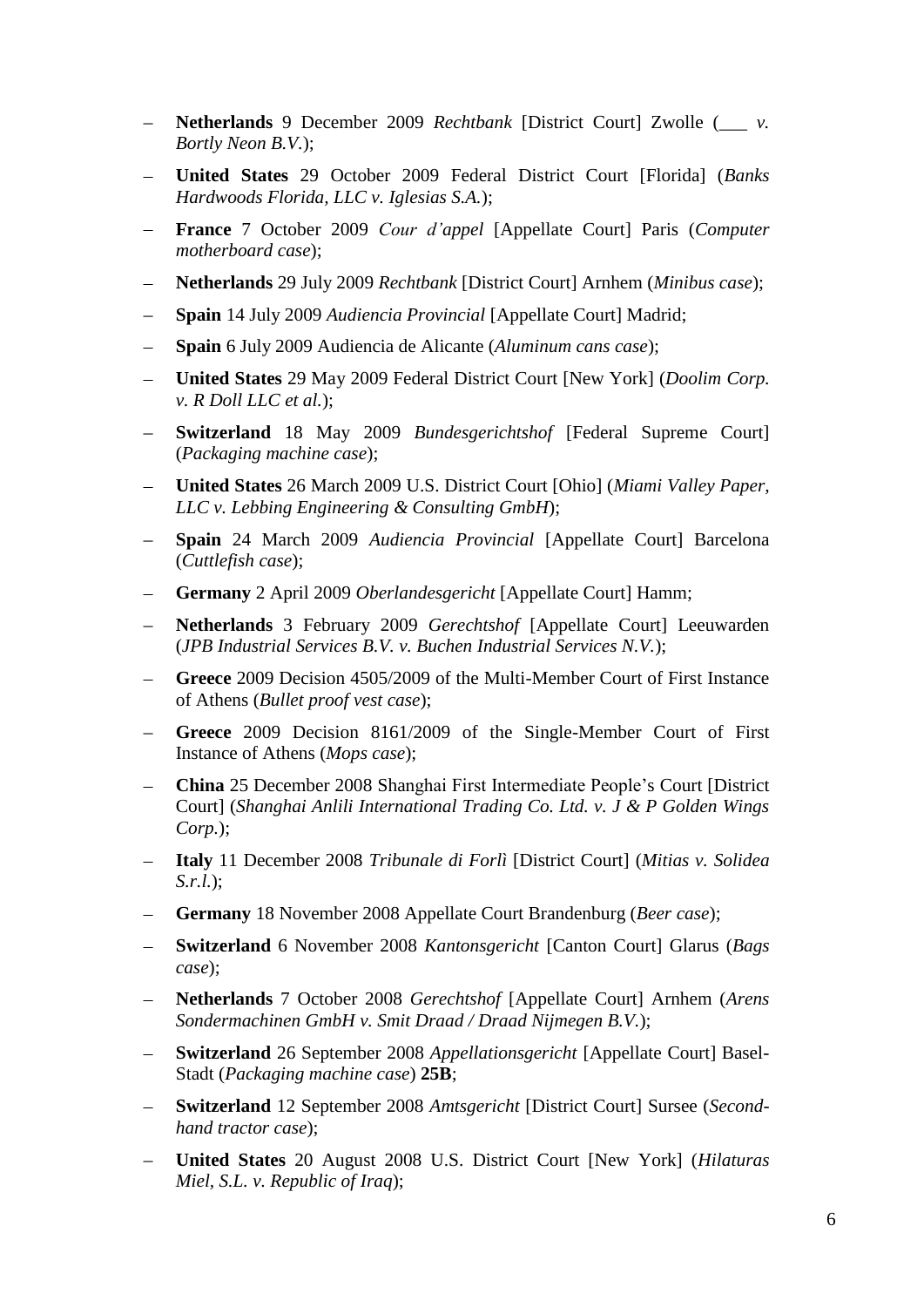- **China** [18 April 2008 CIETAC Arbitration Award \[CISG 2008/01\] \(](http://cisgw3.law.pace.edu/cases/080418c1.html)*PTA [powder case](http://cisgw3.law.pace.edu/cases/080418c1.html)*);
- **United States** [16 April 2008 U.S. District Court \[New York\] \(](http://cisgw3.law.pace.edu/cases/080416u1.html)*Macromex Srl. [v. Globex International, Inc.](http://cisgw3.law.pace.edu/cases/080416u1.html)*);
- **Germany** 25 January 2008 *Oberlandesgericht* [\[Appellate Court\] Hamburg](http://cisgw3.law.pace.edu/cases/080125g1.html)  (*[Café inventory case](http://cisgw3.law.pace.edu/cases/080125g1.html)*);
- **Spain** [17 January 2008 Supreme Court \(](http://cisgw3.law.pace.edu/cases/080117s4.html)*Used automobiles case*);
- **Spain** 27 December 2007 *Audiencia Provincial* [\[Appellate Court\] Navarra](http://cisgw3.law.pace.edu/cases/071227s4.html)  (*[Case involving machine to repair bricks](http://cisgw3.law.pace.edu/cases/071227s4.html)*);
- **Germany** 27 November 2007 *Bundesgerichtshof* [\[Federal Supreme Court\]](http://cisgw3.law.pace.edu/cases/071127g1.html)  (*[Glass bottles case](http://cisgw3.law.pace.edu/cases/071127g1.html)*);
- **Germany** 21 November 2007 *Oberlandesgericht* [\[Appellate Court\] Koblenz](http://cisgw3.law.pace.edu/cases/071121g1.html)  (*[Shoes case](http://cisgw3.law.pace.edu/cases/071121g1.html)*);
- **Switzerland** [13 November 2007](http://cisgw3.law.pace.edu/cases/071113s1.html) *Bundesgericht* [Supreme Court];
- **Slovak Republic** [25 October 2007 Regional Court \[District Court\] Zilina](http://cisgw3.law.pace.edu/cases/071025k1.html)  (*[Elastic fitness clothing case](http://cisgw3.law.pace.edu/cases/071025k1.html)*);
- **American Arbitration Association** [23 October 2007 \[Interim Award\]](http://cisgw3.law.pace.edu/cases/071023a5.html)  (*[Macromex Srl. v. Globex International Inc.](http://cisgw3.law.pace.edu/cases/071023a5.html)*);
- **Serbia** [1 October 2007 Foreign Trade Court of Arbitration, Serbian Chamber](http://cisgw3.law.pace.edu/cases/071001sb.html)   $\overline{\phantom{0}}$ [of Commerce \(](http://cisgw3.law.pace.edu/cases/071001sb.html)*Timber case*);
- **Switzerland** 30 August 2007 *Kantonsgericht* [\[District Court\] Zug \(](http://cisgw3.law.pace.edu/cases/070830s1.html)*GMS*   $\equiv$ *[modular case](http://cisgw3.law.pace.edu/cases/070830s1.html)*);
- **Switzerland** 26 July 2007 *Tribunal cantonal* [\[Appellate Court\] Jura \(](http://cisgw3.law.pace.edu/cases/070726s1.html)*Industrial*   $\frac{1}{2} \left( \frac{1}{2} \right)$ *[furnace case](http://cisgw3.law.pace.edu/cases/070726s1.html)*);
- $\equiv$ **China** [24 July 2007 CIETAC Arbitration Award \[CISG 2007/07\] \(](http://cisgw3.law.pace.edu/cases/070724c1.html)*Flexo label [printing machine case](http://cisgw3.law.pace.edu/cases/070724c1.html)*);
- **Netherlands** 18 July 2007 *Rechtsbank* [\[District Court\] Utrecht \(](http://cisgw3.law.pace.edu/cases/070718n1.html)*Prodema S.A.*   $\,$ *[v. Michon B.V.](http://cisgw3.law.pace.edu/cases/070718n1.html)*);
- **Austria** 4 July 2007 *[Oberster Gerichtshof](http://cisgw3.law.pace.edu/cases/070704a3.html)* [Supreme Court] (*Auto case*);
- **China** [30 June 2007 CIETAC Arbitration Award \[CISG 2007/04\] \(](http://cisgw3.law.pace.edu/cases/070630c1.html)*Color [concrete block production line case](http://cisgw3.law.pace.edu/cases/070630c1.html)*);
- **Slovak Republic** [27 June 2007 Supreme Court Zilina \(](http://cisgw3.law.pace.edu/cases/070627k2.html)*Elastic fitness clothing [case](http://cisgw3.law.pace.edu/cases/070627k2.html)*);
- **Slovak Republic** [28 May 2007 Regional Court \[Appellate Court\] in Kosice](http://cisgw3.law.pace.edu/cases/070528k1.html)  (*[Mitsubishi automobile case](http://cisgw3.law.pace.edu/cases/070528k1.html)*);
- **Poland** [11 May 2007 Supreme Court \(](http://cisgw3.law.pace.edu/cases/070511p1.html)*Shoe leather case*);  $\equiv$
- **China** [May 2007 CIETAC Arbitration Award \[CISG 2007/06\] \(](http://cisgw3.law.pace.edu/cases/070500c1.html)*Hammer mill [case](http://cisgw3.law.pace.edu/cases/070500c1.html)*);
- **Switzerland** 27 April 2007 *Tribunal cantonal* [\[Appellate Court\] Valais \(](http://cisgw3.law.pace.edu/cases/070427s1.html)*Oven [case](http://cisgw3.law.pace.edu/cases/070427s1.html)*);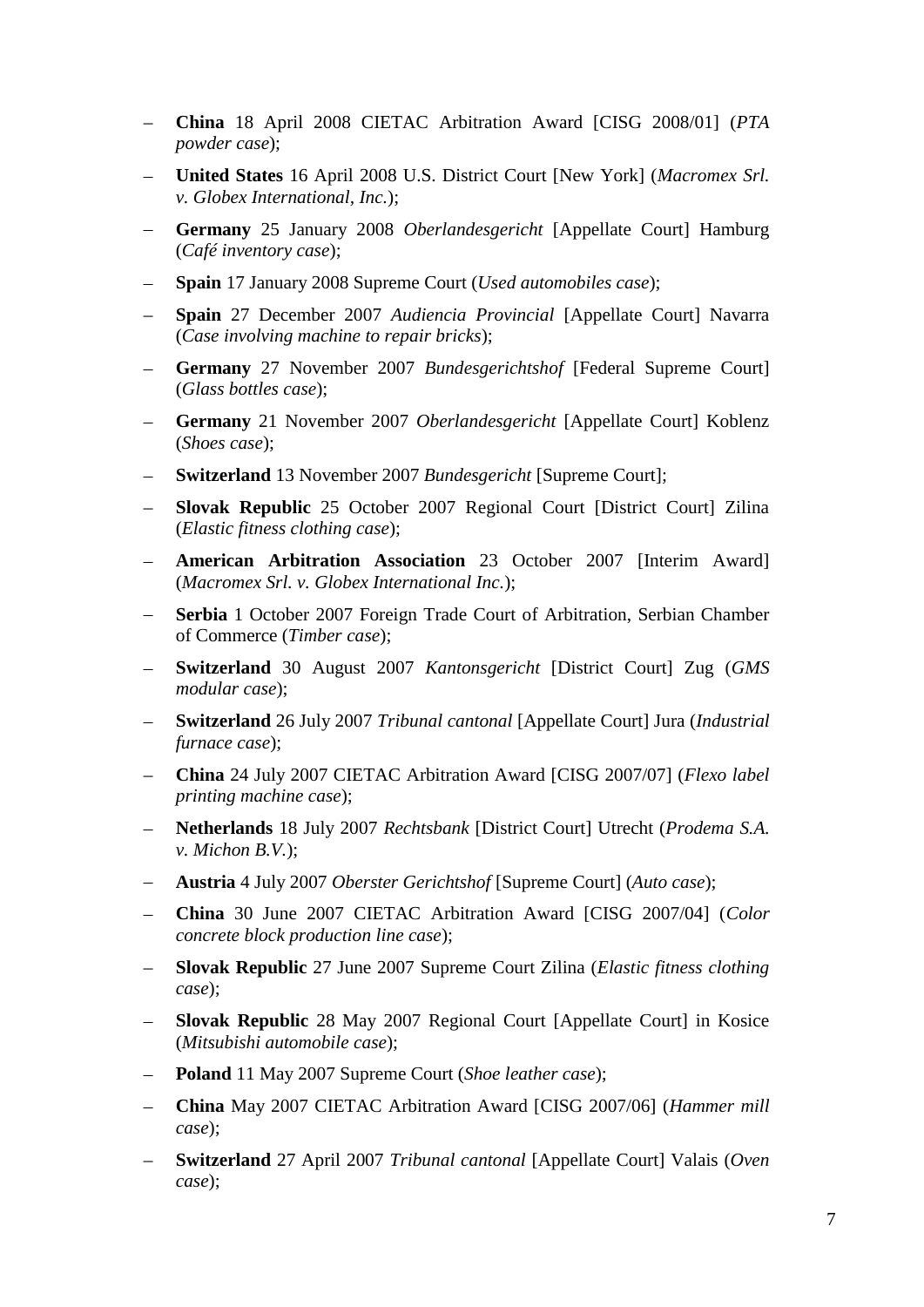- **Switzerland** 19 April 2007 *Pretore del Distretto* [\[District Court\] Lugano](http://cisgw3.law.pace.edu/cases/070419s1.html)   $\,$ (*[Children's play structure case](http://cisgw3.law.pace.edu/cases/070419s1.html)*);
- **Stockholm Chamber of Commerce** 5 April 2007 (*[Pressure sensors case](http://cisgw3.law.pace.edu/cases/070405s5.html)*);
- **Spain** 22 March 2007 *Audiencia Provincial* [\[Appellate Court\] Madrid;](http://cisgw3.law.pace.edu/cases/070322s4.html)
- **Spain** 20 February 2007 *Audiencia Provincial* [\[Appellate Court\] Madrid](http://cisgw3.law.pace.edu/cases/070220s4.html)   $\equiv$ (*[Sunprojuice DK, Als v. San Sebastian, S.c.A.](http://cisgw3.law.pace.edu/cases/070220s4.html)*);
- **Germany** 12 January 2007 *Oberlandesgericht* [\[Appellate Court\] Köln.](http://cisgw3.law.pace.edu/cases/070112g1.html)

# **6. Relevant cases that dealt with the qualification of a breach as fundamental.**

## **6.1. Cases in which the courts found that the breach was "fundamental".**

- **1) Netherlands 29 July 2009 District Court Arnhem (***Minibus case***).** SELLER'S COUNTRY: Netherlands (defendant); BUYER'S COUNTRY: Germany (plaintiff); GOODS: Minibus.
	- $\triangleright$  If the Seller, after having repaired the good delivered, refuses to return the good to the Buyer on the basis that the Buyer has not paid the entire purchase price, the Seller commits a fundamental breach and the Buyer is entitled to avoid the entire contract.
- **2) United States 29 May 2009 Federal District Court [New York] (***Doolim Corp. v. R Doll, LLC, et al.***) (***Garment case***).** SELLER'S COUNTRY: South Korea (plaintiff); BUYER'S COUNTRY: United

States (defendant); GOODS INVOLVED: Garments (women's knit pants, dresses and tops).

- $\triangleright$  Payment by the Buyer of only 20% of the purchase price constitutes a Buyer's fundamental breach.
- **3) Swiss Federal Supreme Court (Bundesgericht), 18 May 2009 (***Packaging machine case***).**

SELLER'S COUNTRY: Switzerland; BUYER'S COUNTRY: Spain; GOODS INVOLVED: Packaging machine.

- $\triangleright$  If a packaging machine, expected under the contract to package 180 vials per minute, has an actual performance of 52 vials per minute, this is a fundamental breach. This is especially the case when a mere price reduction could not be considered because Buyer's loss of productivity throughout the expected lifetime of the machine exceeds the purchase price by far.
- **4) China 25 December 2008 Shanghai First Intermediate People's Court [District Court] (***Shanghai Anlili International Trading Co. Ltd. v. J & P Golden Wings Corp.***).**

SELLER'S COUNTRY: France (defendant); BUYER'S COUNTRY: People's Republic of China (plaintiff); GOODS INVOLVED: Liquors.

 $\triangleright$  If Seller delivers a first installment of goods that are seriously defective, this represents a fundamental breach that entitles the Buyer to terminate the contract with respect to that installment. If, moreover, the breach has the effect of breaking the trust between the parties with relation to future installments, the Buyer is entitled to terminate the whole contract.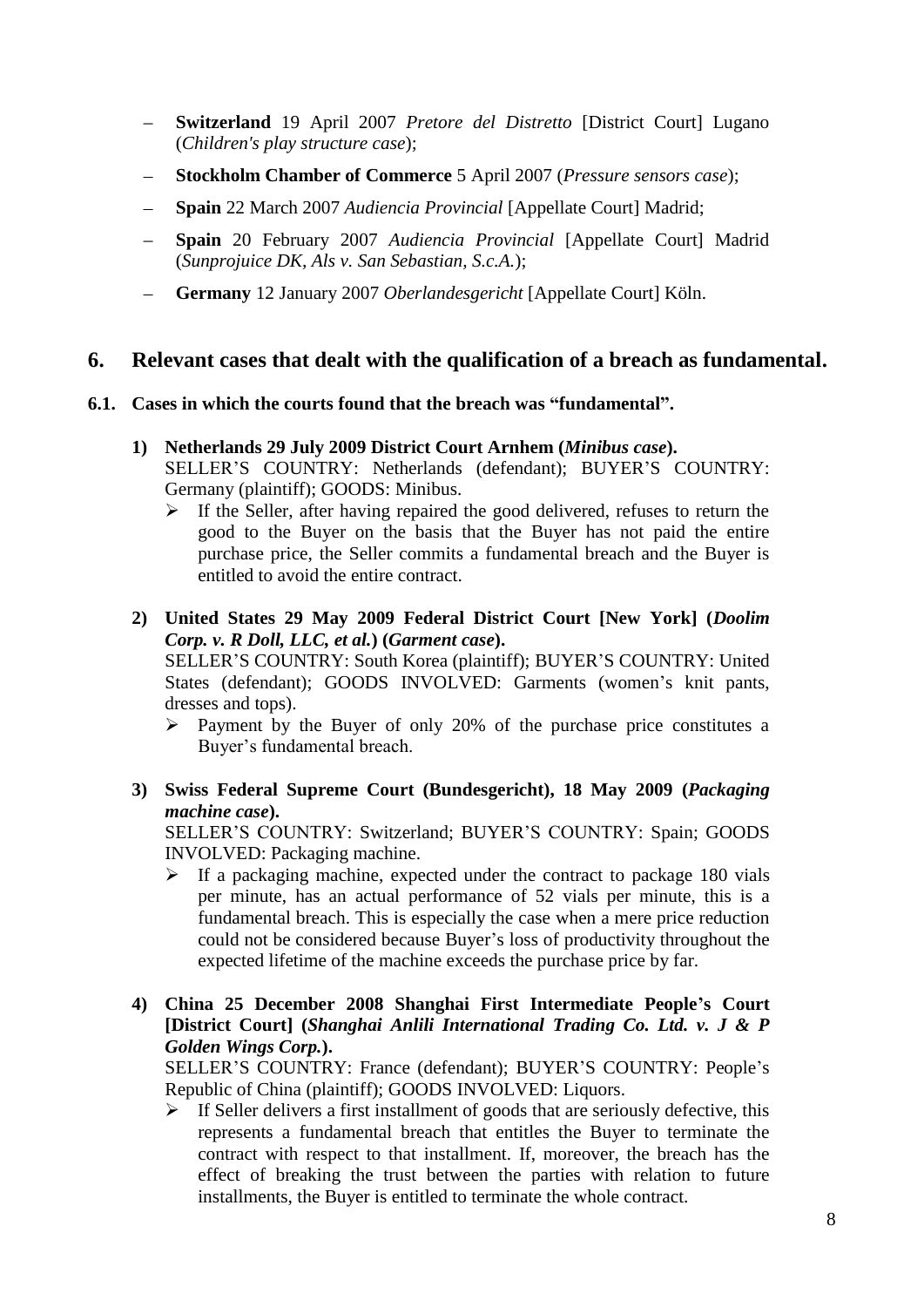# **5) Italy 11 December 2008 Tribunale di Forli [District Court] (***Mitias v. Solidea S.r.l.***).**

SELLER'S COUNTRY: Italy; BUYER'S COUNTRY: Slovenia; GOODS INVOLVED: Shoes.

 $\triangleright$  When from the Seller's behavior it can be inferred that the defects of the goods could not be removed, so that any counteroffer cannot be considered adequate for making up for the lack of conformity without an unreasonable inconvenience to the buyer, there is fundamental breach on the part of the Seller.

#### **6) China 18 April 2008 CIETAC Arbitration proceeding (***PTA powder case***).**

SELLER'S COUNTRY: Sweden (respondent); BUYER'S COUNTRY: People's Republic of China (claimant); GOODS INVOLVED: PTA powder (waste product).

 $\triangleright$  Delivery of goods that are not in conformity with the quality requirements under the contract and are unfit for import because the quality standards required by the (China) customs for importation are not met, constitutes a Seller's fundamental breach.

#### **7) Germany 21 November 2007 Appellate Court Koblenz (***Shoes case***).** SELLER'S COUNTRY: Italy (plaintiff); BUYER'S COUNTRY: Germany (defendant); GOODS INVOLVED: Shoes.

 $\triangleright$  Particularly when the Buyer runs a small resale shop, so that the resale of defective goods might easily lead to a general loss of trust in Buyer's reputation among its customers, a delivery which led to 36 complaints of Buyer's customers constitutes a fundamental breach of contract on the part of the Seller.

### **8) Serbia 1 October 2007 Foreign Trade Court of Arbitration attached to the Serbian Chamber of Commerce (***Timber case***).**

SELLER'S COUNTRY: Romania (respondent); BUYER'S COUNTRY: Serbia (claimant); GOODS INVOLVED: Timber (poplar).

 $\triangleright$  In a contract for the purchase of timber to be delivered in installments, complete failure to deliver the first installment while keeping the advance price, constitutes a Seller's fundamental breach with respect to that delivery.

## **9) China 24 July 2007 CIETAC Arbitration proceeding (***Flexo label printing machine case***).**

SELLER'S COUNTRY: Denmark (respondent); BUYER'S COUNTRY: People's Republic of China (claimant); GOODS INVOLVED: Flexo label printing machine.

 $\triangleright$  When the defects of the machine delivered cannot be eliminated within a reasonable time with reasonable efforts by the Seller, the Buyer is deprived of its foreseeable contractual expectations and the Seller commits a fundamental breach.

## **10) Austria 4 July 2007 Supreme Court (***Auto case***).**

SELLER'S COUNTRY: Austria (defendant); BUYER'S COUNTRY: Germany (plaintiff); GOODS INVOLVED: Cars.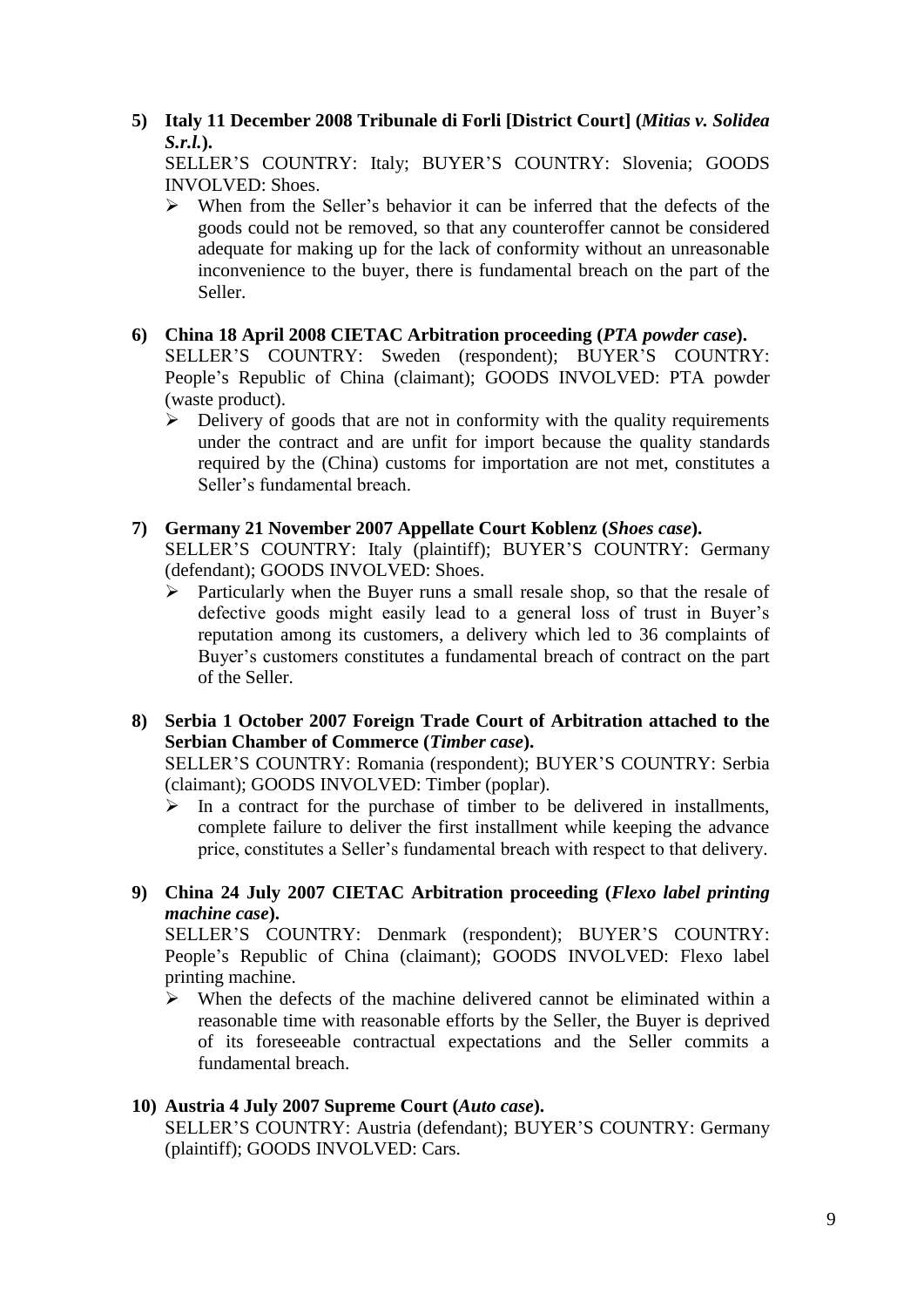$\triangleright$  If a car has such defects that negatively affects driving safety for all passengers, and that also reasonably hinder the possibility of reselling it, Seller has committed a fundamental breach.

### **11) China 30 June 2007 CIETAC Arbitration proceeding (***Color concrete block production line case***).**

SELLER'S COUNTRY: Germany (respondent); BUYER'S COUNTRY: People's Republic of China (claimant); GOODS INVOLVED: Color concrete block production line.

 $\triangleright$  Notwithstanding timely delivery of the good (a concrete block production line machine), the Seller commits a fundamental breach if he fails to provide the Buyer with all the drawings and technical materials that are needed to complete the civil works for the installation of the machine, as provided for under the contract.

## **12) China May 2007 CIETAC Arbitration proceeding (***Hammer mill case***).**

SELLER'S COUNTRY: Germany (respondent); BUYER'S COUNTRY: People's Republic of China (claimant); GOODS INVOLVED: Hammer mill.

 $\triangleright$  Delivery of goods (hammer heads) that are a critical part of a device (a mill) and that weigh over 10% more than what is specified in the contract is a fundamental breach.

# **13) Switzerland 19 April 2007 District Court Lugano (***Children's play structure case***).**

SELLER'S COUNTRY: Italy (defendant); BUYER'S COUNTRY: Switzerland (plaintiff); GOODS INVOLVED: Children's play structure.

 $\triangleright$  Delivery of a structure destined for use by the general public that does not meet neither the contractual specifications, nor the minimum legal and technical safety rules (which are an implied requirement of the contract) constitutes a fundamental breach.

## **6.2. Cases in which the courts found that the breach was not "fundamental".**

## **1) Spain 14 July 2009 Appellate Court Madrid.**

SELLER'S COUNTRY: China; BUYER'S COUNTRY: Spain; GOODS INVOLVED: Flags of Portugal.

 $\triangleright$  When the goods sold are of little value, destined to be used as a promotional gift attached to a publication, the existence of defects that do not prevent the goods from being used for that finality does not constitute a fundamental breach.

## **2) Germany 18 November 2008 Appellate Court Brandenburg.**

SELLER'S COUNTRY: Germany (plaintiff); BUYER'S COUNTRY: Belgium (defendant); GOODS INVOLVED: Beer.

 $\triangleright$  It is not a fundamental breach if, in a three years contract, one particular year the Buyer orders 7.5% less goods than what has been agreed in the contract.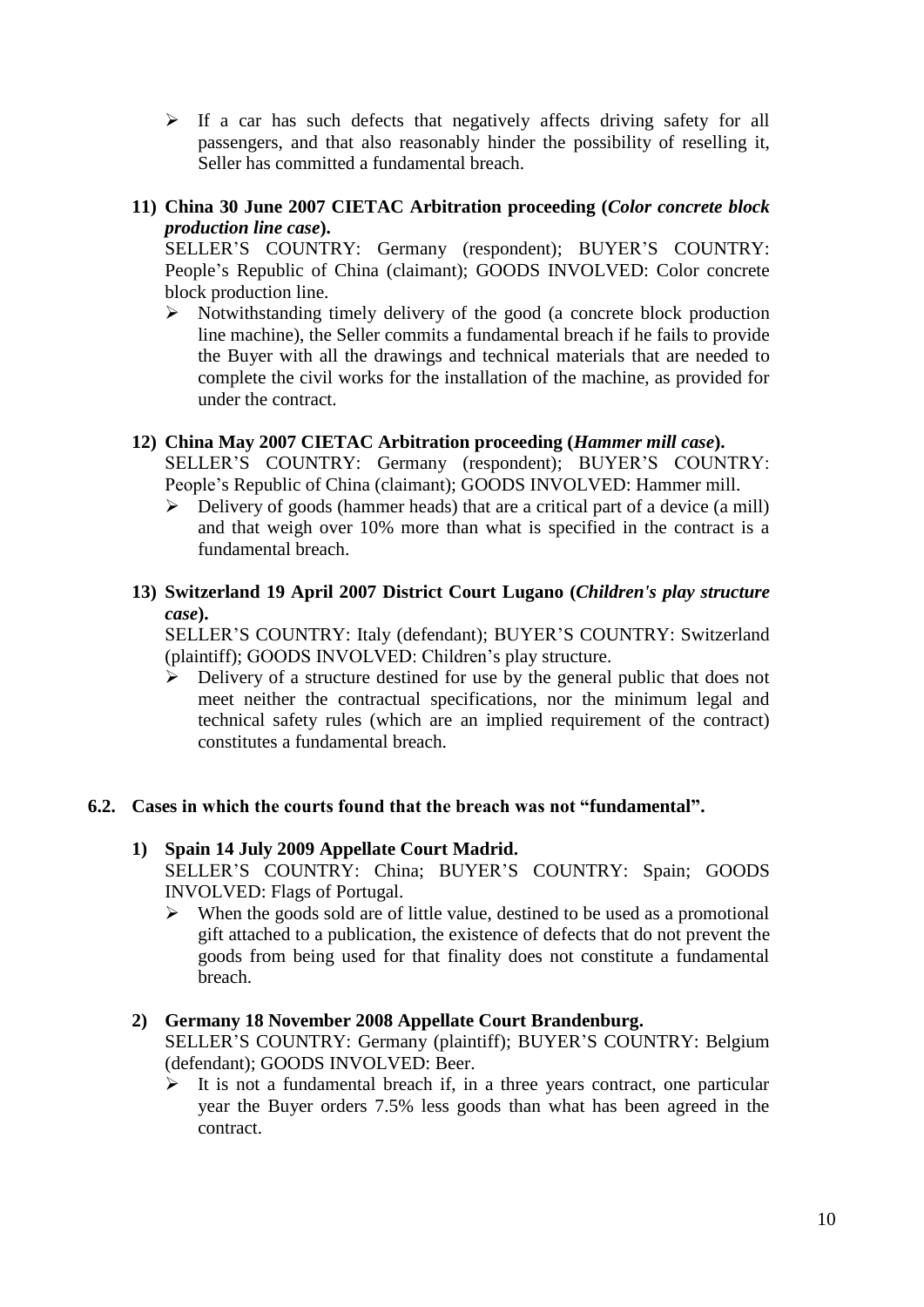## **3) Germany 25 January 2008 Appellate Court Hamburg.**

SELLER'S COUNTRY: Netherlands (defendant); BUYER'S COUNTRY: Spain (plaintiff); GOODS INVOLVED: Inventory for a café.

- $\triangleright$  In cases of delivery of defective goods, they must be practically useless for the buyer in order for the breach to be fundamental. If the defective goods can be put to use – and even where only restricted use is possible – there will generally be no fundamental breach of contract. If Buyer has actually made use of a considerable part of the inventory, it has demonstrated that it has been interested in this particular part.
- **4) American Arbitration Association 23 October 2007 (***Macromex Srl. v. Globex International Inc.***) Interim Award.**

SELLER'S COUNTRY: United States (respondent); BUYER'S COUNTRY: Romania (claimant); GOODS INVOLVED: Frozen chicken parts.

 $\triangleright$  Delivery after the expiration of a an additional two weeks period expressly granted in the contracts beyond the fixed delivery date does not constitute a fundamental breach if the parties' prior course of dealing and industry practice allowed for some flexibility in the delivery date. Even if there is no "bright-line" rule for what constitutes a reasonable delay, if the delay was within the parties' and/or industry's definition of "reasonable" it would not be sufficient to find a fundamental breach.

#### **5) Switzerland 30 August 2007 District Court Zug.**

SELLER'S COUNTRY: France; BUYER'S COUNTRY: Switzerland; GOODS INVOLVED: GMS Modules.

 $\triangleright$  If Buyer makes partial use of the defective goods, albeit in a limited way (installing them in a different device), there is no fundamental breach on the part of the Seller.

#### **6) Switzerland 26 July 2007 Canton Appellate Court Jura.**

SELLER'S COUNTRY: Switzerland; BUYER'S COUNTRY: Germany; GOODS INVOLVED: Industrial furnace.

- $\triangleright$  When only some areas of the good (a furnace) do not comply with mandatory safety regulations, there is no fundamental breach if the defects are easily correctible at low price.
- **7) Stockholm Chamber of Commerce Arbitration Award of 5 April 2007.** SELLER'S COUNTRY: Brazil (respondent and counterclaimant); BUYER'S COUNTRY: People's Republic of China (claimant); GOODS INVOLVED: Pressure sensors.
	- When the defects of the goods are minor and do not impair the goods' function, there is no fundamental breach (there is no right to flawless goods).

# **7. Conclusions**

Careful contract drafting is critical: the terms of the agreement must be drafted in such manner as not to leave any doubt on the intention of the contracting parties, on the importance and on the manner of performance of each obligation, on their importance in the eyes of the signing